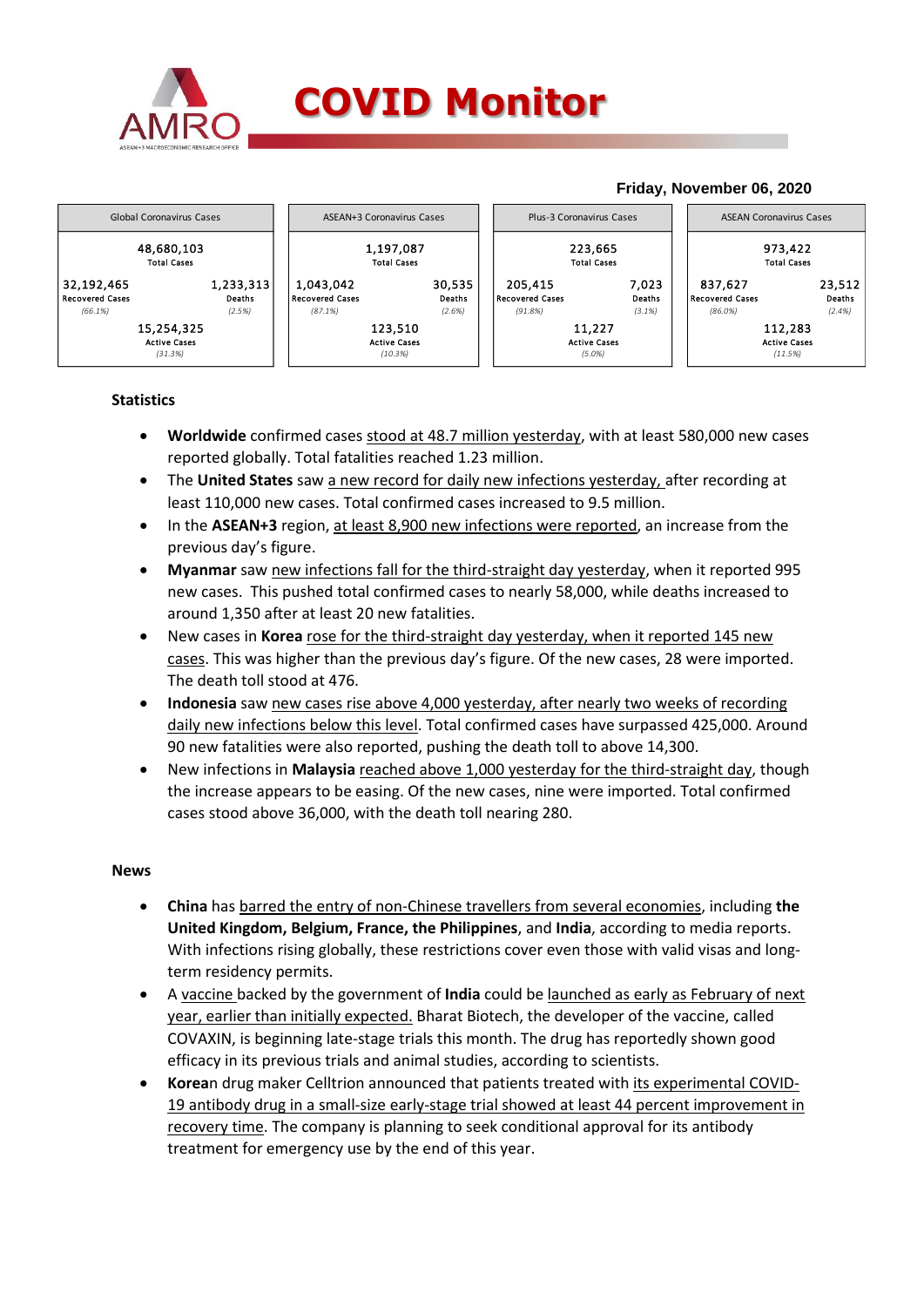

#### Overview of Confirmed COVID-19 Cases

|                      | <b>Total</b> | Cases per 1M            | <b>New</b>     | <b>New Cases</b> | <b>New Cases</b>            | <b>ANew</b>    | ∆% New  | <b>Total</b>   | <b>New</b>     | <b>Fatality</b> | <b>Total</b> | <b>Recovery</b>          | Active      | Resolved     |
|----------------------|--------------|-------------------------|----------------|------------------|-----------------------------|----------------|---------|----------------|----------------|-----------------|--------------|--------------------------|-------------|--------------|
| Economy              | Cases        | Population              | Cases          | per 1M Pop.      | $(7$ -day avg) <sup>1</sup> | Cases          | Cases   | <b>Deaths</b>  | <b>Deaths</b>  | Rate (%)        | Recovered    | <b>Rate (%)</b>          | Cases       | cases $(%)2$ |
| Global               | 48,680,103   |                         | 589,413        |                  |                             | $-95,882$      | $1.2$   | 1,233,313      | 8,111          | 2.5             | 32,192,465   | 66.1                     | 15,254,325  | 68.7         |
| ASEAN+3              | 1,197,087    |                         | 8,900          |                  |                             | 1,611          | 0.7     | 30,535         | 169            | 2.6             | 1,043,042    | 87.1                     | 123,510     | 68.6         |
| Plus-3               | 223,665      |                         | 1,224          |                  |                             | 449            | 0.6     | 7,023          | 9              | 3.1             | 205,415      | 91.8                     | 11,227      | 89.7         |
| ASEAN                | 973,422      |                         | 7,676          |                  |                             | 1,162          | 0.8     | 23,512         | 160            | 2.4             | 837,627      | 86.0                     | 112,283     | 88.9         |
|                      |              |                         |                |                  |                             |                |         |                |                |                 |              |                          |             |              |
| China                | 86,151       | 61                      | 36             | 0.0              |                             | 8              | 0.0     | 4,634          | $\mathbf 0$    | 5.4             | 81,092       | 94.1                     | 425         | 99.5         |
| Hong Kong, China     | 5,355        | 701                     | $\overline{7}$ | 0.9              |                             | 4              | 0.1     | 107            | $\mathbf{1}$   | 2.0             | 5,126        | 95.7                     | 122         | 97.7         |
| Japan                | 104,964      | 835                     | 1,036          | 8.2              |                             | 417            | 1.0     | 1,806          | $\overline{7}$ | 1.7             | 94,376       | 89.9                     | 8,782       | 91.6         |
| Korea                | 27,195       | 522                     | 145            | 2.8              | ⋏                           | 20             | 0.5     | 476            | 1              | 1.8             | 24,821       | 91.3                     | 1,898       | 93.0         |
|                      |              |                         |                |                  |                             |                |         |                |                |                 |              |                          |             |              |
| Indonesia            | 425,796      | 1,578                   | 4,065          | 15.1             |                             | 709            | 1.0     | 14,348         | 89             | 3.4             | 357,142      | 83.9                     | 54,306      | 87.2         |
| Malaysia             | 36,434       | 1,097                   | 1,009          | 30.4             |                             | $-23$          | 2.8     | 277            | 6              | 0.8             | 25,654       | 70.4                     | 10,503      | 71.2         |
| Philippines          | 389,725      | 3,542                   | 1,588          | 14.4             |                             | 612            | 0.4     | 7,409          | 42             | 1.9             | 349,543      | 89.7                     | 32,773      | 91.6         |
| Singapore            | 58,043       | 10,179                  | $\overline{7}$ | 1.2              |                             | $\pmb{0}$      | 0.0     | 28             | $\mathbf 0$    | 0.0             | 57,949       | 99.8                     | 66          | 99.9         |
| Thailand             | 3,818        | 56                      | 8              | 0.1              |                             | 2              | 0.2     | 60             | $\mathbf{1}$   | 1.6             | 3,639        | 95.3                     | 119         | 96.9         |
|                      |              |                         |                |                  |                             | $\mathbf 0$    |         | $\overline{3}$ | $\Omega$       |                 |              |                          |             | 99.3         |
| Brunei Darussalam    | 148          | 328                     | $\mathbf 0$    | 0.0              |                             |                | 0.0     | 0              | $\mathbf 0$    | 2.0             | 144          | 97.3                     | $\mathbf 1$ |              |
| Cambodia             | 292          | 17                      | $\mathbf 0$    | 0.0              |                             | 0              | 0.0     |                | $\Omega$       | 0.0             | 286          | 97.9                     | 6           | 97.9         |
| Lao PDR              | 24           | $\overline{\mathbf{3}}$ | $\mathbf 0$    | 0.0              |                             | 0              | $0.0\,$ | 0              |                | 0.0             | 23           | 95.8                     | $\,$ 1 $\,$ | 95.8         |
| Myanmar              | 57,935       | 1,085                   | 995            | 18.6             |                             | $-141$         | 1.7     | 1352           | 22             | 2.3             | 42178        | 72.8                     | 14,405      | 75.1         |
| Vietnam              | 1,207        | 13                      | $\overline{4}$ | 0.0              |                             | 3              | 0.3     | 35             | $\mathbf 0$    | 2.9             | 1,069        | 88.6                     | 103         | 91.5         |
| Belgium              | 479,341      | 41,620                  | 11,128         | 966.2            |                             | $-4,544$       | 2.4     | 12,520         | 189            | 2.6             |              |                          |             |              |
| France               | 1,605,171    | 24,697                  | 57,340         | 882.2            |                             | $-29,100$      | 3.7     | 38,730         | 360            | 2.4             |              |                          |             |              |
| Germany              | 631,172      | 7,607                   | 22,561         | 271.9            |                             | $-8,919$       | 3.7     | 11,110         | 161            | 1.8             | 394,616      | 62.5                     | 225,446     | 64.3         |
| Italy                | 824,879      | 13,695                  | 34,502         | 572.8            |                             | 3,954          | 4.4     | 40,192         | 428            | 4.9             | 312,339      | 37.9                     | 472,348     | 42.7         |
| Netherlands          | 397,112      | 22,980                  | 13,589         | 786.4            |                             | 5,956          | 3.5     | 7,836          | 154            | 2.0             | ÷            | $\overline{\phantom{a}}$ |             | $\sim$       |
| Spain                | 1,306,316    | 27,873                  | 21,908         | 467.5            |                             | $-3,134$       | 1.7     | 38,486         | 368            | 2.9             | 150,376      | 11.5                     | 53,521      | 95.9         |
| Switzerland          | 202,504      | 23,419                  | 10,128         | 1,171.3          |                             | 55             | 5.3     | 2,628          | 73             | 1.3             | 87,100       | 43.0                     | 112,776     | 44.3         |
| United Kingdom       | 1,126,469    | 16,749                  | 27,410         | 407.6            |                             | 2,233          | 2.5     | 48,210         | 468            | 4.3             |              | $\sim$                   |             | $\sim$       |
|                      |              |                         |                |                  |                             |                |         |                |                |                 |              |                          |             |              |
| Brazil               | 5,590,025    | 26,446                  | $\mathsf 0$    | 0.0              |                             | $-23,976$      | 0.0     | 161,106        | $\mathbf 0$    | 2.9             | 5,078,162    | 90.8                     | 350,757     | 93.7         |
| Canada               | 253,482      | 6,703                   | 2,784          | 73.6             |                             | $\overline{2}$ | $1.1\,$ | 10,432         | 47             | 4.1             | 210,429      | 83.0                     | 32,621      | 87.1         |
| Argentina            | 1,217,028    | 26,718                  | 11,100         | 243.7            |                             | 448            | 0.9     | 32,766         | 246            | 2.7             | 1,030,137    | 84.6                     | 154,125     | 87.3         |
| Mexico               | 949,197      | 7,469                   | 5,567          | 43.8             |                             | 342            | 0.6     | 93,772         | 544            | 9.9             | 809,063      | 85.2                     | 46,362      | 95.1         |
| Peru                 | 914,722      | 27,867                  | 2,935          | 89.4             |                             | $-6,349$       | 0.3     | 34,730         | 59             | 3.8             | 838,265      | 91.6                     | 41,727      | 95.4         |
| <b>United States</b> | 9,531,430    | 28,791                  | 121,389        | 366.7            |                             | 18,729         | 1.3     | 233,962        | 1,203          | 2.5             | 3,781,751    | 39.7                     | 5,515,717   | 42.1         |
|                      |              |                         |                |                  |                             |                |         |                |                |                 |              |                          |             |              |
| Australia            | 27,644       | 1,064                   | 14             | 0.5              |                             | 6              | 0.1     | 907            | $\mathbf 0$    | 3.3             | 25,427       | 92.0                     | 1,310       | 95.3         |
| India                | 8,411,724    | 6,142                   | 47,638         | 34.8             |                             | $-2,572$       | 0.6     | 124,985        | 670            | 1.5             | 7,765,966    | 92.3                     | 520,773     | 93.8         |
| Iran                 | 654,936      | 7,783                   | 8,772          | 104.2            |                             | 320            | 1.4     | 36,985         | 406            | 5.6             | 505,287      | 77.2                     | 112,664     | 82.8         |
| Russia               | 1,699,695    | 11,593                  | 19,116         | 130.4            |                             | $-367$         | 1.1     | 29,285         | 289            | 1.7             | 1,271,349    | 74.8                     | 399,061     | 76.5         |
| Saudi Arabia         | 349,386      | 10,050                  | 450            | 12.9             |                             | 24             | 0.1     | 5,489          | 18             | 1.6             | 336,068      | 96.2                     | 7,829       | 97.8         |
| South Africa         | 732,414      | 12,264                  | 1,866          | 31.2             |                             | 154            | 0.3     | 19,677         | 92             | 2.7             | 671,579      | 91.7                     | 41,158      | 94.4         |

Data as of 5/11/2020

Source: Haver Analytics, sourced from Johns Hopkins University; AMRO staff calculations.<br>Notes: New cases since previous day. Δ% refers to percentage change since previous day. Fatality rate measured as deaths per confirme